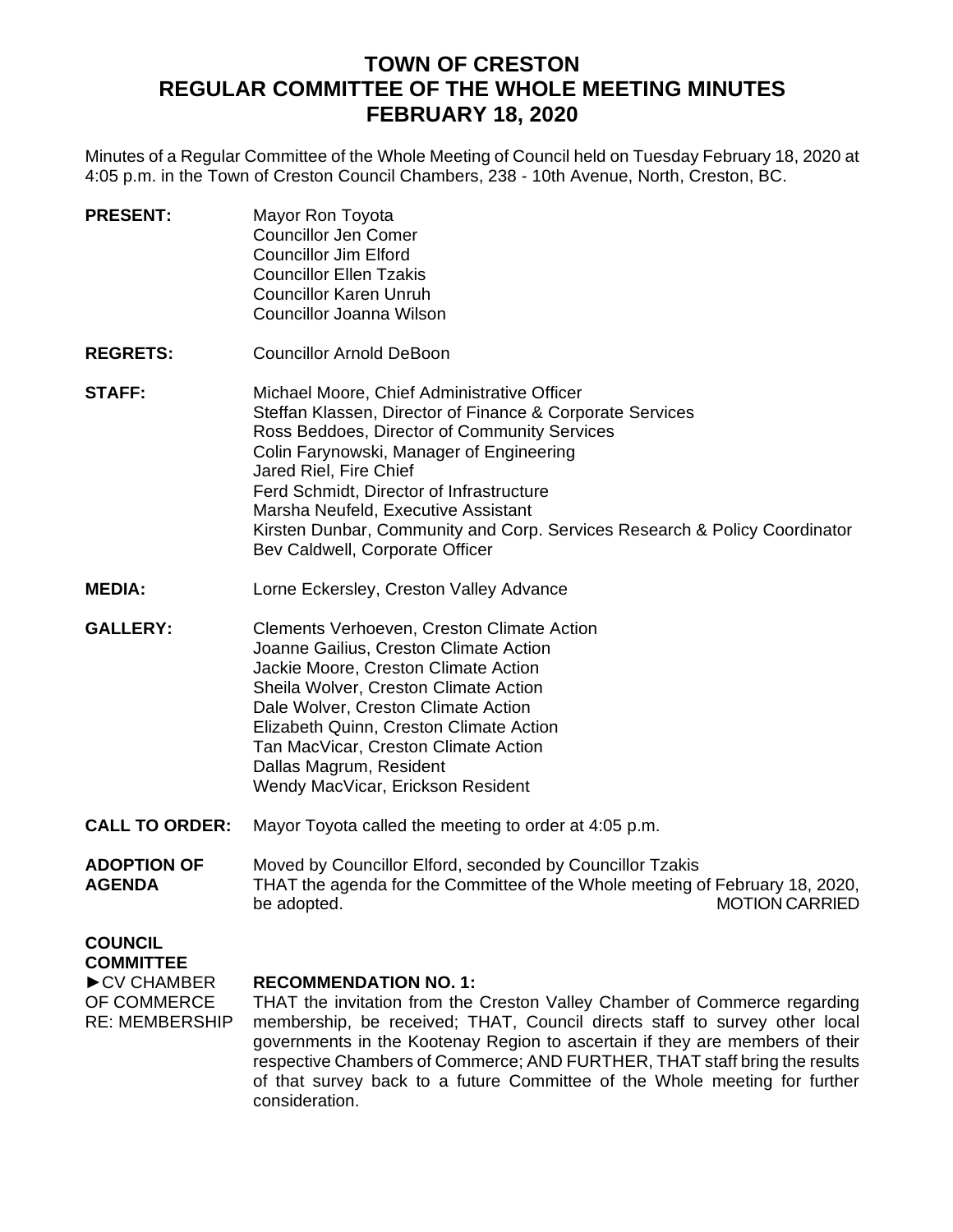#### ►CITY OF PORT **RECOMMENDATION NO. 2:**

MOODY RE: NATIONAL PHARMACARE PROGRAM THAT the request from the City of Port Moody to support a Universal Public National Pharmacare Program, be received; AND FURTHER, THAT the Mayor is authorized to write the Federal Minister of Health in support of a Universal Public National Pharmacare Program.

#### ►VEHICLE IDLING **RECOMMENDATION NO. 3:**

REGULATIONS THAT correspondence from Brian Grant, Dianne Grant, Diane Furlong, Clements Verhoeven, Jackie Moore, Alexandra Ewashen, Drew Galius and Joanne Galius; all regarding the establishment of vehicle idling regulations in the Town of Creston, be received.

#### ►AIR QUALITY **RECOMMENDATION NO. 4:**

POLICY

THAT the Council Direction Request and Staff Briefing Note from the Chief Administrative Officer regarding an Air Quality Policy, be received; THAT, Policy HUM-002-011 (Vehicle Idling Control Policy) is hereby rescinded; THAT, Council consider a new policy HUM-002-011 (Municipal Vehicle Anti-Idling Policy), a copy of which is attached to and forms a part of these minutes as Appendix "l", at a future Regular Council meeting; THAT, Policy SER-009-001 (No Smoking in Public Policy) is hereby rescinded; AND FURTHER, THAT Council consider a new policy SER-009-001 (Clean Air in Public Spaces Policy), a copy of which is attached to and forms a part of these minutes as Appendix "ll", at a future Regular Council meeting.

#### ►RDCK RE: AIR **RECOMMENTATION NO. 5:**

QUALITY CONTROL THAT the Mayor write the Regional District of Central Kootenay, to request that the Regional District consider taking a policy approach with respect to air quality in the Creston Valley related to open burning, vehicle idling and solid fuel burning appliances.

### ►STAFF TRAINING **RECOMMENDATION NO. 6:**

& DEVELOPMENT POLICY THAT the Council Direction Request from the Chief Administrative Officer regarding Staff Training and Development Policy, be received; THAT Policy HUM-004-001 (Training and Development Policy) is hereby rescinded; AND FURTHER, THAT council consider a new policy HUM-004-001(Training and Development Policy), a copy of which is attached to and forms a part of these minutes as Appendix "lll", at a future Regular Council meeting.

#### ►CLOSED **RECOMMENDATION NO. 7:**

COUNCIL MEETING THAT The verbal report by the Chief Administrative Officer regarding the Closed **POLICY** Council Meeting Policy, be received; THAT, staff is directed to conduct a survey of several local governments as to their procedures with respect to Closed Council Meeting Policies and bring the results of that survey to a Regular Council Meeting for information; AND FURTHER, THAT, Council directs staff to bring forward a revised Closed Council Meeting Policy (GOV-001-036) for consideration at a future Regular Council meeting.

#### ►RDCK RURAL **RECOMMENDATION NO. 8:**

AFFAIRS **COMMITTEE** MEETING THAT the invitation from the Regional District of Central Kootenay Rural Affairs Committee to attend the Rural Affairs Committee meeting, be received; AND FURTHER, THAT Mayor Toyota and Councillor Elford are authorized to attend the Rural Affairs Committee in Nelson on February 19, 2020, with expenses paid as per Policy.